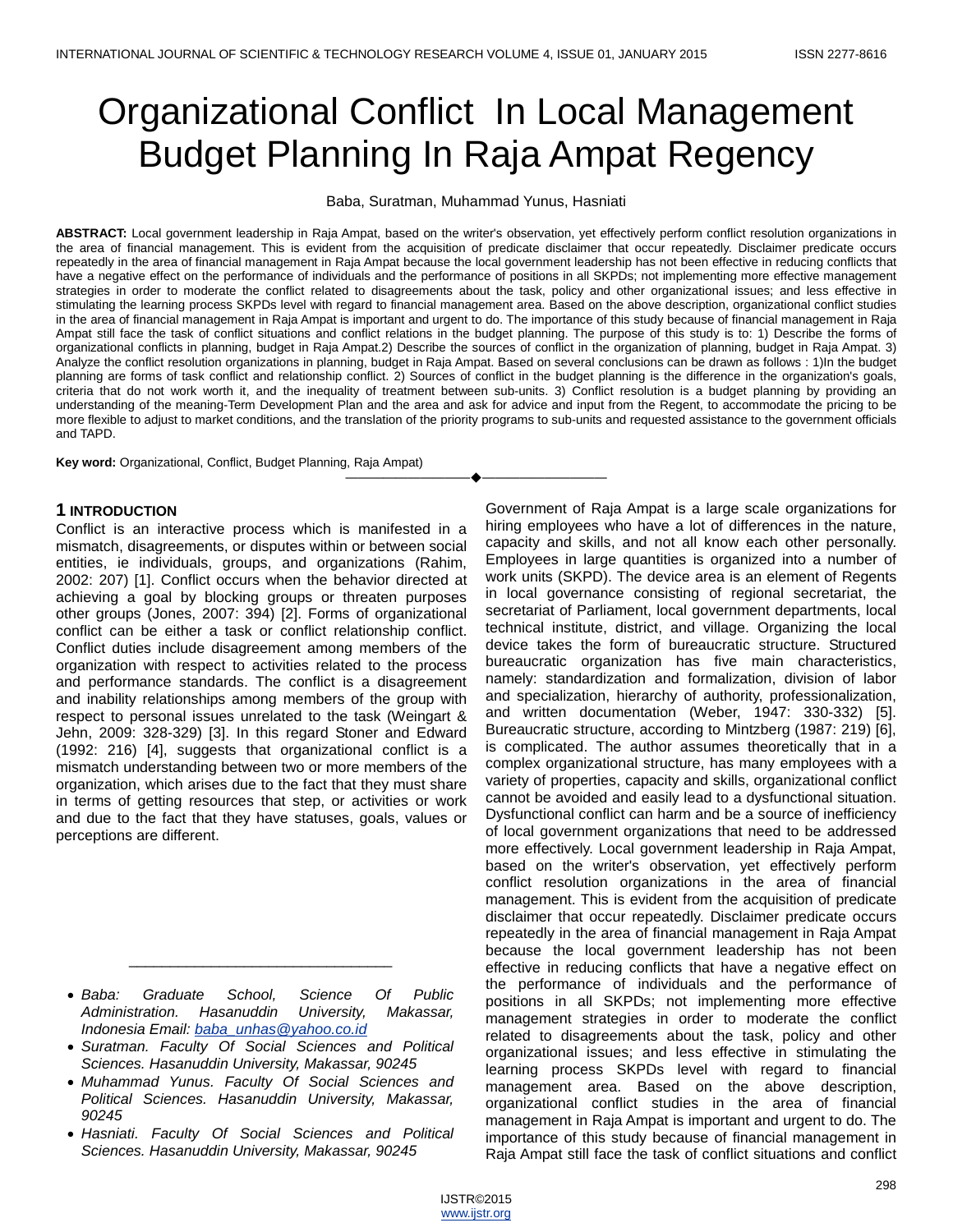relations in the budget planning.

## **A. Objective**

Appropriate formulation of the problem mentioned above, the purpose of this study is to :

- 1. Describe the forms of organizational conflicts in planning, budget in Raja Ampat.
- 2. Describe the sources of conflict in the organization of planning, budget in Raja Ampat.
- 3. Analyze the conflict resolution organizations in planning, budget in Raja Ampat.

## **B. Benefits Research**

## **Theoretical benefits**

This study has both theoretical and practical benefits. Theoretically, the results of this study can contribute to the development of Organization Theory.

## **Practical benefits**

Practically, the results of this study can provide useful explanations for local governments in an effort to understand the problems of financial management are increasingly complex in recent decades. The results of this study can provide information for the leadership of the local government with regard to the form and source of conflict in the budget planning so that it can be a conflict of control measures in order to remain at the optimum level. In addition, the results of this study can provide valuable information for the leadership of the local government with respect to how to encourage optimum conflict to streamline the financial management area.

# **II. RESEARCH METHODS**

## **A. Design Research**

This study will use a qualitative approach to investigate in depth the organizational conflict in the area of financial management. Organizational conflict include forms of conflict between or among subunits in SKPD, trigger sources of the conflict, and resolution and managerial efforts made by leaders in the framework of conflict resolution organization.

## **B. Location Research**

This study is located in sectors in Raja Ampat, West Papua Province. Raja Ampat has 29 SKPDs consisting of 1 Regional Secretariat, 1 Parliament Secretariat, Office 16 and 11 Regional Technical Institute in the form of Agency, Office, Inspectorate, and the General Hospital. All SKPDs are involved in the planning of the budget in 2011. The author did research on all of the above but choose SKPDs certain SKPDs purposively to be the location of the study. SKPDs author chose is the Department of tourism and creative economy because it is an element SKPDs executive authority in the area of tourism affairs.

## **C. Data Collection Techniques**

The data required in this research is qualitative data about the form of conflict, a source of conflict, and conflict resolution organizations in the area of financial planning. Qualitative data is sourced from informants narrative research and relevant documents. To obtain these data, data collection techniques are better suited interviews and documentation.

# **III. RESULTS AND DISCUSSION**

## **A. Conflict in the Organization of Financial Management in Raja Ampat Regency**

Public financial management refers to the procedures for managing public money through the budget process (Prakash and Cabezon, 2008; [7] Fӧlscher 2010 [8]; Graham, 2010) [9]. Budgeting process in the Indonesian Government Regulation No. 58 Year 2005 on Regional Financial Management includes activities budget planning, budget execution, budget administration, budget reporting, accountability of the budget, and budget oversight. The latter activity, which is monitoring the duties and functions of external agencies SKPDs. Furthermore, the five areas of financial management activities that are internal SKPD, can be simplified into three groups of activities, namely the budget planning, budget execution, and accountability of the administration and reporting APBD. activities budget is already integrated in the implementation of activities APBD. Conflict organizational accountability thought to occur in each phase of financial management in Raja Ampat. The process of planning and budgeting (Budget and Expenditure) refers to Government Regulation (PP) No. 58 Year 2005 on Regional Financial Management. Broadly speaking, the budget planning process, as illustrated, consists of the main processes, namely (1) the preparation of a regional work plan, (2) the preparation of the draft general budget policy, (3) the preparation of budget priorities and ceiling while, (4) preparation of plans work and budget SKPDs, (5) the drafting of the budget rules, and (6) the establishment of the budget. From this process, the potential for conflict in the budget planning occurs in Phase 2 and 3, namely the drafting of general policy priorities and budget as well as the preparation of the budget ceiling while. This is because at this stage, the Local Government Budget Team (TAPD) and BAPPEDA should work well with the working units (SKPD) purpose is to ensure that the budget is actually put in the corridor policies that have been defined in the KUA and PPAS . In addition, to ensure that all stakeholders are involved in the budgeting process in accordance with applicable regulations. The process of interaction in the cooperation between the three core components of the organizers of this rule can lead to conflict. This is because each party has interests that should they ask. Conflicts are sourced from their interests attached to a particular party and affect other parties commonly called a conflict of interest (OECD, 2005) [10]. In the Minister of Home Affairs No. 13 of 2006 on Regional Financial Management Guidelines explain that the budget execution process began in the formulation List Budget Implementation (DPA) SKPDs up to liability from the use or disbursement and receipt of funds. In addition it, the Minister of the Interior also distinguish implementation of the budget into two elements, namely the implementation of expenditure and implementation of acceptance. In this study, which became the object of study is the implementation of expenditure. Implementation of expenditure is used as the object of study because of the element of this is the most common conflicts, mainly because of differences in interest expenditure (conflict of interest) between the budget users. Budget users or PA is an official who holds the authority in terms of the use of the budget and is responsible for managing the budget on State ministry/ institution / work unit area concerned. Each Head of Institution or Agency is the budget. Users Budget Authority appointed to manage the budget within the work unit (PIU). Budget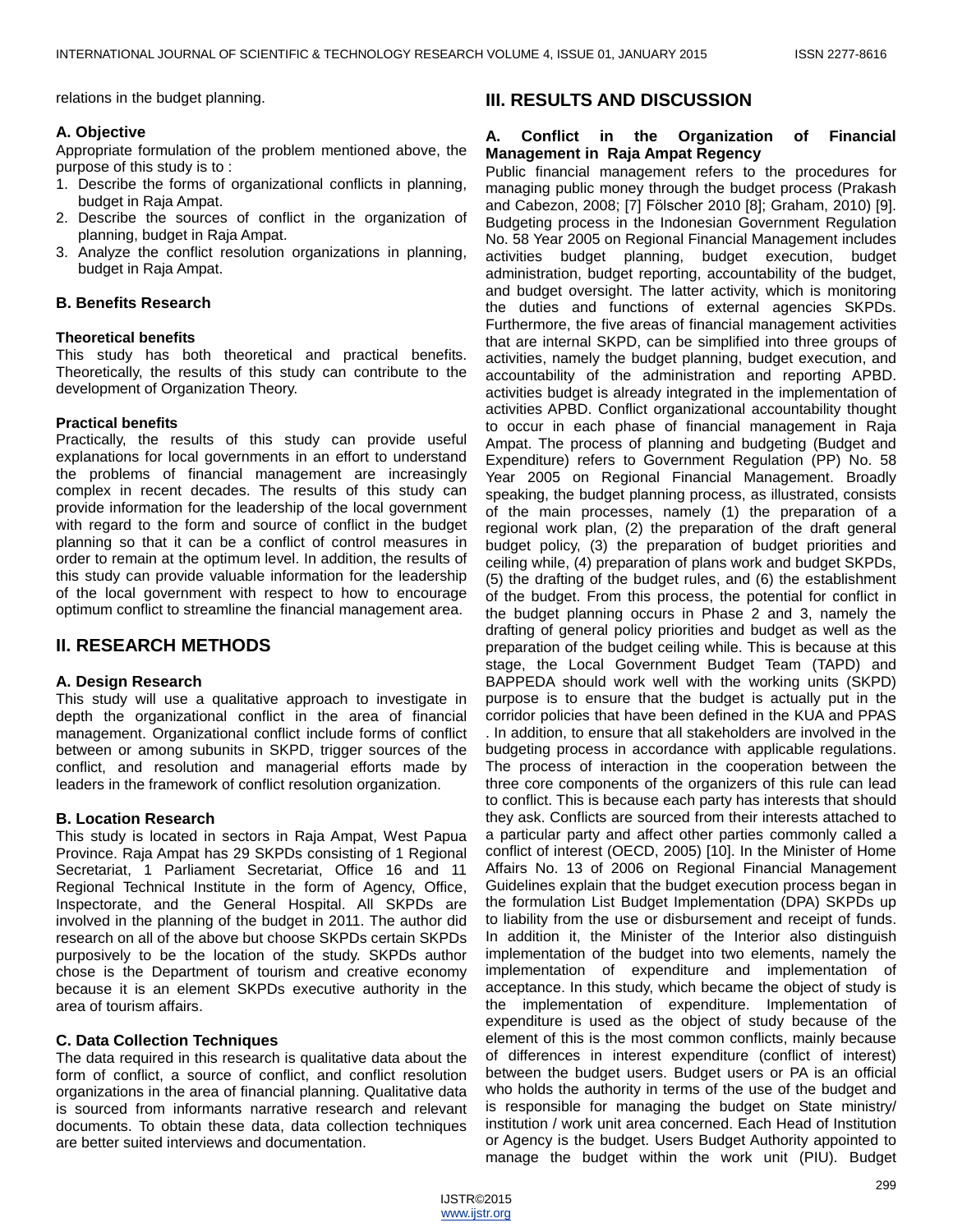Authority or KPA is working unit head or officer appointed by the Budget Users to use the budget that are in their control as well as possible. Budget users at the regional level is the official holder of the authority of the use of the budget to carry out the duties and functions of the regional work units (SKPD) lead. Mechanism disbursement of budget funds, the Government Regulation No. 58 Year 2005 on Regional Financial Management states that the implementation of the budget expenditure on the load carried by Payment Order (SPM), which was published by the user or power user budget. Warrant pay (SPM) is a document issued by budget users or power users on a budget for publishing SP2D DPA-SKPD expenditure. Fund Disbursement Order (SP2D) is a document that is used as the basis for the disbursement of funds issued by BUD based SPM. Regional Treasurer (BUD) is the unit that is authorized to manage and record the use of the budget. Conflict in the implementation of the budget is often the case at the time the request disbursement by SKPDs to BUD in BPKAD. Procedure on accountability of the budget stipulated in Government Regulation No. 58 of 2005 which described in more detail in Regulation No. 13 of 2006 as amended by Regulation No. 59 of 2007 and Regulation No. 21 of 2011. With reference to the Regulation, local governments develop mechanisms and accountability of the budget procedure defined by Regulation / Decision of the Regional Head concerned. Broadly speaking accountability mechanisms and procedures for the implementation of the budget include: (a) Realization Reports First Half Revenue and Expenditure Budget; (b) the Annual Report; (c) Establishment of Regional Regulation Accountability Implementation budget; and (d) Evaluation of Regional Regulation on the Implementation of the budget and Regulations Accountability Regional Head of Translation of Accountability Implementation APBD. Report first half of the budget, along with the next semester of estimates prepared by call now of the financial administration SKPDs Officials and submitted to the relevant SKPD head to forwarded to PPKD. Officials PPKD has the task of managing the budget and act as Regional Treasurer. Interaction between SKPDs with BUD / BPKAD This often led to conflict. Thus, the budget management of organizational conflict occurs in three main forms of planning, implementation, and accountability of the budget. First, organizational conflict in Planning a budget in Raja Ampat occur between BAPPEDA with SKPDs, TAPD with SKPD, and between sub-units within the SKPD. This study intends to analyze the conflict in the area of financial management Raja Ampat using three instruments, namely the form of conflict, a source of conflict, and conflict resolution, especially in the budget planning.

#### **1. Forms of Organizational Conflict in budget planning**

The planning stage includes the preparation of RKA-SKPD. This phase begins after the General Budgets and Policy Priorities and Budget Ceiling While (KUA-PPAS) agreed upon by the Regional Head and Parliament. Preparation of RKA-SKPD conducted by Chief SKPDs by RKA-SKPD drafting guidelines set by the Regional Head. RKA-SKPD prepared using the medium-term expenditure framework approach area, integrated budgeting and performance-based budgeting. RKA-SKPDs load plan revenues, expenditures for each program and activity according to the planned function, detailed down to the details of the object income, expenditure , and financing, as well as forecast forward for next year. RKA-SKPD which has been prepared by the head SKPD PPKD submitted to,

and discussed by a team of local government budgets.

#### **a. Conflicts between BEPPEDA with the Department of Tourism and Creative Economy**

Forms of organizational conflict can be seen from the results of interviews with informants were conducted with AM and YNL are as follows: In an interview with AM, which is carried out on Thursday the 17th of October, 2013, he stated that: *"At the time of planning, we are always guided by the planning documents, namely Law No. 25 of 2004 on the national development planning system. In addition to these documents are also documents of spatial plans, then the long-term development plan (RPJP), then under the medium-term development plan (Plan) and later elaborated by sector departments or regional work units. through strategic plan SKPDs it some documents we use as a guide in local development planning, and strategic planning this SKPDs can not get out of the master plans."* Excerpts of the interview planning process gained some information. First, that in the planning process, which is related to the function of the budget, always guided by the Act No. 25 Year 2004 concerning the national development planning system. The legal basis of the macro, it means to be a national development foundation. Of the law, then compiled the planning stages of development that are micro, includes regional and local. Regional planning guidelines and areas include Spatial Plan (Spatial), Medium Term Development Plan (RPJMD), Long Term Development Plan (RPJPD). From the planning guidelines, then prepared a detailed program plan that includes environmental again SKPDs or technical agencies within the government.

#### **b. Conflict budget planning in Raja Ampat is due to the difference in understanding between SKPDs with the Agency.**

SKPDs party as a technical implementation for the use of the budget, has a work program to be run. Some of the work program are summarized and then described as a Strategic Plan (Plan) SKPD. In the planning process often conflict between the work program prepared by SKPDs with control functions that are run by the Planning Agency. BAPPEDA control means control function that is used to control that planning programs run in accordance with the Strategic Plan RPJMD and SKPD. Responding to the conditions and the BAPPEDA statement, then do a comparison with the Department of Tourism and Creative Economy as SKPDs sampled in this study. Incompatibility understanding of the filing of the work program in the framework of planning by the Department of Tourism and Creative Economy to the Planning Agency shows the shape of the conflict is the conflict task. With see the conditions and characteristics of the conflicts that occur between BAPPEDA task with the Department of Tourism and Creative Economy, we can see that the conflict has benefit to the condition of financial management organization. In other words, the conflict occurring tasks positive impact on the performance of the relevant agencies. With the conflict in the form of conflict that task, it will obtain an input or inputs that can strengthen the working relationship between BAPPEDA with the Department of Tourism and Creative Economy. One positive impact of the conflict is the task of increasing the quality of group decisions. Groups in conflict tasks tend to make better decisions than the group who did not experience it as a conflict task assignments encourage greater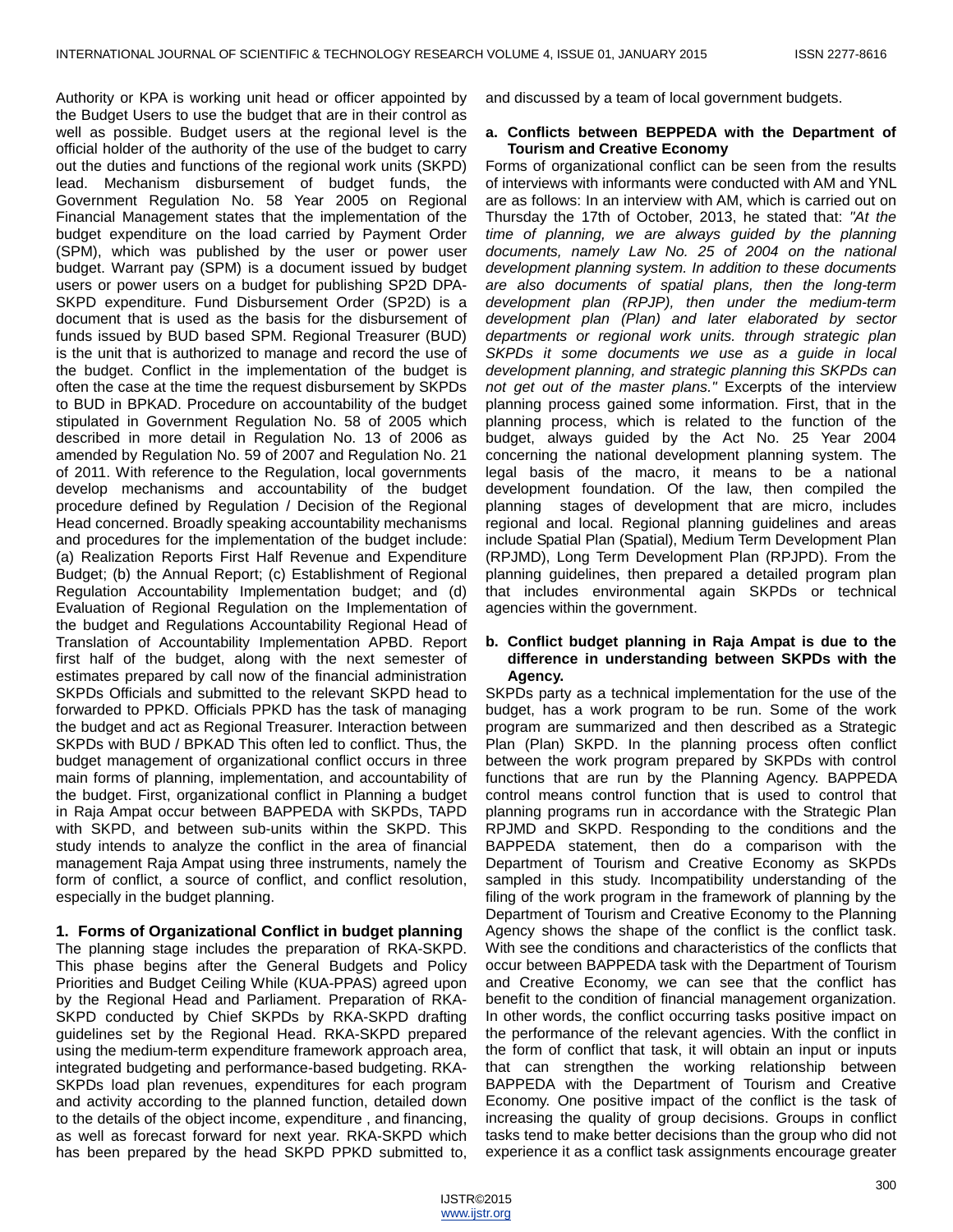understanding of the problem is happening. The emergence of the theoretical relationship conflict can be positive or negative. The positive impact can be seen from the increased performance of the organization and effective learning process, while the negative impact seen from the increasing degree of conflict into a dispute. Conflict relationship between BAPPEDA with the Department of Tourism and Creative Economy compliance personnel tend to form attitudes toward their job description entailed, to avoid the issuance of letters warning of regents. In the end, the conflict of the relationship will form the desire to change for the better. From both of these conditions can conclude that the form of the conflict between BAPPEDA with the Department of Tourism and Creative Economy in terms of budget planning in Raja Ampat can be a task conflict and relationship conflict. Both forms of the conflict, leading to a conflict that is learning so that a positive impact on budget management organization in Raja Ampat. The findings of the conflict in the form of task conflict and relationship conflict is consistent with the results of research conducted by Weingart & Jehn.

#### **c. Conflict between TAPD with the Department of Tourism and Creative Economy**

TAPD form of conflict between the Department of Tourism and Creative Economy in terms of budget planning in the form of Raja Ampat task conflict and relationship conflict. Conflict occurs when a task carried out an evaluation of the program proposed by SKPDs by a team of TAPD. In the evaluation of the proposed program, TAPD often strike out some of the proposals on the grounds that the proposed RKA-SKPD not include the details in the details of expenditure, both personnel expenditure, spending on goods and capital expenditures. The Department of Tourism and Creative Economy, on the other hand stated that the fault is not in the details of their RKA submission, but at a standard price of goods and services. Determination of the standard price of goods and services by TAPD not take into account the possibility of price fluctuations in the market. Prices in the market is volatile and often turbulent ride, while the price ceiling submitted by TAPD inflexible. When the market price of goods and services increases, the Department of Tourism and Creative Economy will be difficulties in spending to implement programs and activities. Determination of the standard prices are not flexible to accommodate the needs SKPDs in this case the Department of Tourism and Creative Economy of the possibilities in the market. Relationship conflict occurs when the Department of Tourism and Creative Economy assume that in the selection of the proposed programs and activities that will be included in the budget bill, the TAPD have nontechnical interests. This is evidenced by some of the proposed program exclusion of Tourism and Creative Economy contained in RKA by TAPD. Even TAPD, often entrust some new program to the Department of Tourism and Creative Economy that is not through the planning process from the beginning. Allegations that are personal suspicion is then able to be a trigger of conflict between the personnel of SKPDs relationship with the TAPD. The Department of Tourism and Creative Economy felt that TAPD not transparent when evaluating RKA-SKPD, whereas if the TAPD transparent when evaluating RKA-SKPD of SKPDs we can explain and fix errors in the preparation TAPD RKA appropriate corrections. Based on the findings and excerpts of interviews conducted to the informant can be concluded that the form of the conflict

between the Department of Tourism and Creative Economy with TAPD is a form of task conflict and relationship conflict. These findings support the hypothesis Weingart and Jehn (2009) [3] concerning the form of conflict.

#### **d. Conflict between sub-units within the Department of Tourism and Creative Economy**

Form of conflict known from interviews with informants from the Department of Tourism and Creative Economy. Interviews were conducted with YNL and NR from the Department of Tourism and Creative Economy of the conflict between subunits in SKPD. Submission of the work program undertaken level the aspirations SKPDs done in the form of a plan of work done by a subunit or field / section. In a meeting or a meeting to review the program viable and included in the work plan and budget SKPDs, head of the sub-units / field is given the opportunity to present and explain their work. Thus, each subunit head must be able to demonstrate the urgency of the program and the principle of priority so that the proposed program is approved for SKPDs level. Unfortunately, in some cases difficult to achieve ideal conditions, this was due to be some parties claimed that the proposed program of work at the level SKPDs judged not on the basis of priority and urgency. But rather to other factors that are subjective, so comes the 'jealousy' between subunit. This condition occurs because the number of programs that are not balanced between the subunits with other sub-units. At the end of the budget allocation imbalance occurs between the sub-units. This condition by Basri (2011) [11] shows the model of bargaining where there is competition for resources, in this case is the budget or funds for the implementation of programs / activities. Based on the statement implied the potential for unfair treatment between sub-units within the SKPD. This unfair treatment can then trigger imbalances that ultimately resulted happen 'jealousy' between sub-units within the SKPD. This is because of the sub-units with approved programs more, will get a bigger budget allocation, while the sub-unit which received little work program will get a little budget allocation. Competition for budget share ideally should pay attention to the urgency of the proposed program. Urgency of the program in question is that the program has to be urgent and important for the implementation of development. If the process of selecting a program conducted by the head SKPD not pay attention to these things and tend to use a subjective approach, it is very common then in case of conflict the relationship between subunits within the SKPD. Of the informants statement, implied that the conflict between sub-units in the SKPDs Department of Tourism and Creative Economy shaped relationship conflict. Relationship conflict is conflict nature of personal relationships in person and have nothing to do with the tasks and functions performed by the personnel concerned. Personnel relations phenomenon that led to the conflict in an organization, in line with what was raised by Weingart and Jehn (2009) [3]. Thus, the findings in the analysis of conflict between sub-units within the Department of Tourism and Creative Economy also supports the hypothesis Weingart and Jehn that form of conflict within an organization can be a conflict relationship.

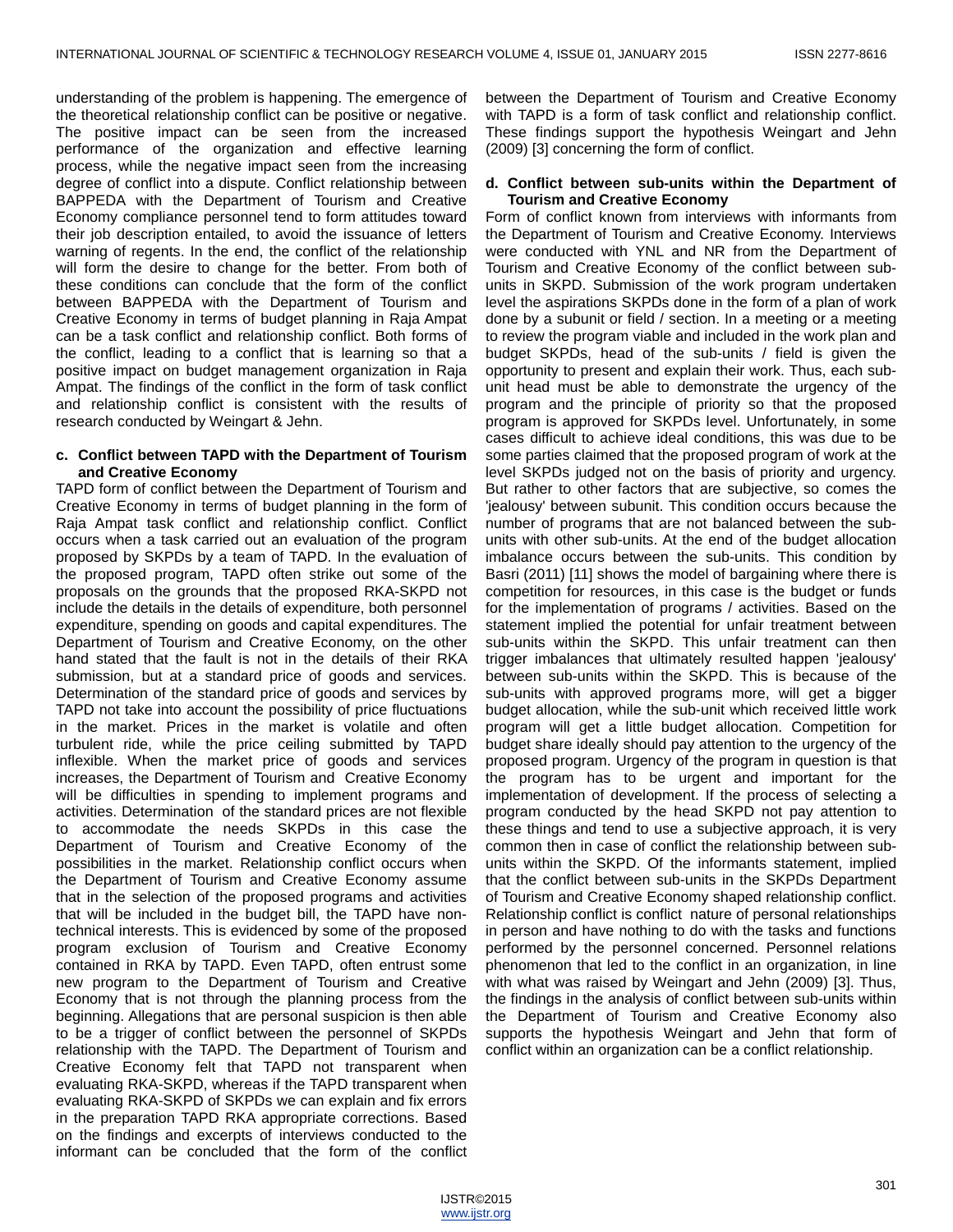## **2. Sources Of Conflict In The Organization Of Budget** allocation." **Planning**

## **a. Conflicts between BAPPEDA with the Department of Tourism and Creative Economy**

Has been described in sub-chapter on planning resource conflicts, that in the preparation of the work program should be tailored to the development planning guidelines. Guideline development planning based on its scope can be divided into two (2), namely the scope of the macro and micro scope. Macro level development planning includes Law No. 25 Year 2004 concerning the national development planning system, while micro among others on RPJPD, RPJMD, strategic planning, and Renja. Regional Long Term Development Plan and Medium Term Development Plan is the main guideline development planning in the region. Regional work plan prepared by sticking and guided by RPJPD and RPJMD. From these Renja, only then compiled technical work plan proposed and implemented by SKPDs. In order to obtain a hierarchical structure of the work programs in local development planning. Potential conflicts as expressed by informants may occur in the process of planning, especially when filing program by SKPD. *"There is always a tug of war between SKPDs with the Agency because it has BAPPEDA control functions. And control so that it is used to control the programs that run in accordance with the planning and also the Strategic Plan RPJMD SKPDs. There are common pull that cause differences in understanding, consequently there is a long dialogue"*

## **Interview with AM on Thursday 17th October 2013.**

Results of interviews with informants, it is known that the potential conflicts were prevalent at the time of planning the programs are implemented. Often appearing attraction between BAPPEDA with SKPDs who submitted the program. This occurs because the pull of SKPDs authorized only have 5 years to complete the program of work, whereas on the other hand have to adjust and accommodate BAPPEDA also the program of work of other officials. Moreover, it also adapts to the financial condition of the area. *"Because of the interest and needs of SKPD in the implementation of the program and activities so that within a period of 5 years, they can complete the program that has been planned in the Strategic Plan of SKPD."*

## **Interview with AM on Thursday 17th October 2013.**

The behavior of some SKPDs which often interfere with the planning process is the emergence of planning work program that is not tailored to the work plan that had been developed previously. The new work program is generally contrary to the work plan from the beginning. *"In Renja (work plan) there is a striking thing there, there are some inconsistent SKPDs program planning with their strategic plan, but that's Strategic Plan is a derivative of RPJP, RPJMD. So it might not want to come out of it. "*

## **Interview with AM on Thursday 17th October 2013.**

Incompatibility of the work program with plans of local governments predetermined caused by some reasons. First, because SKPDs often want to obtain the maximum budget ceiling, thus proposed a program of work that is not in accordance with the work plan. "Work Unit area is also pursuing the target in the hope that getting the maximum

## **Interview with AM on Thursday 17th October 2013.**

Second, because SKPDs is bureaucracy which often occur mutations among staff and between leaders SKPD. This change of personnel can lead to the emergence of a new work program. Bureaucratic conditions in Indonesia generally Thus, each person has their own work program. They seem reluctant to run the existing work program, thus propose a new work program. This new program of work which are often incompatible with the work plan that had been developed previously. *"This SKPDs not often there is a mutation in both the level of the leadership and staff, who at the time he moved from other agencies, so get in on the new agency immediately given the task to be involved in the preparation of planning so that he does not know about the previous plan, the result of planning SKPDs often refracted or out of the Strategic Plan so that new proposals emerged forced to be accommodated in the preparation of work plans. "*

## **Interview with AM on Thursday 17th October 2013.**

In response, the Department of Tourism and Creative Economy as one SKPDs provide an explanation that it is not intentionally to achieve the target, but rather as elements that need urgent and urgent nature, so that they apply for the work program. In addition, they reaffirmed that all of the (filing work plan) performed solely for the development of the tourism sector. With the development of the tourism sector development goals contained in RPJMD can be done well. *"If we were from the Department of Tourism should work quickly but must also be supported by adequate infrastructure. If our program the way, tourism can be developed, meaning Regents program is going well. "*

## **Interview with YNL on Monday, 28 October 2013.**

Based on interviews with informants quote from BAPPEDA found that the source of the conflict occurred in principle derived from the difference in views about the purpose of the work plans. BAPPEDA execute its control functions. Control in the sense that they have to adjust the work program proposals that go to match the existing development guidelines. If there are programs that do not work in accordance with the guidelines, then BAPPEDA entitled to the exclusion of the program. On the other hand, SKPDs often assume that their proposed work program is a program that is desired by the community. So that the program is important and urgent. The existence of differences is what makes many proposed programs and activities of the SKPD including from the Department of Tourism and Creative Economy should be crossed out by the Planning Agency. Deletion is done because it is not in accordance with the priorities and direction of regional development, as well as the financial condition of the area. If concluded, the description of the interview excerpts stating that the source of conflict comes from the difference in views about the goals that are considered a priority. The work program SKPDs there are some who deviated from the Strategic Plan, while the work plan is a guide for the development direction SKPDs. BAPPEDA serves as the controller towards regional development, so that if the work program proposed by SKPDs deviated from their Strategic Plan it is only logical that the program was dropped or pending. Thus, the source of conflict between BAPPEDA task with the Department of Tourism and Creative Economy in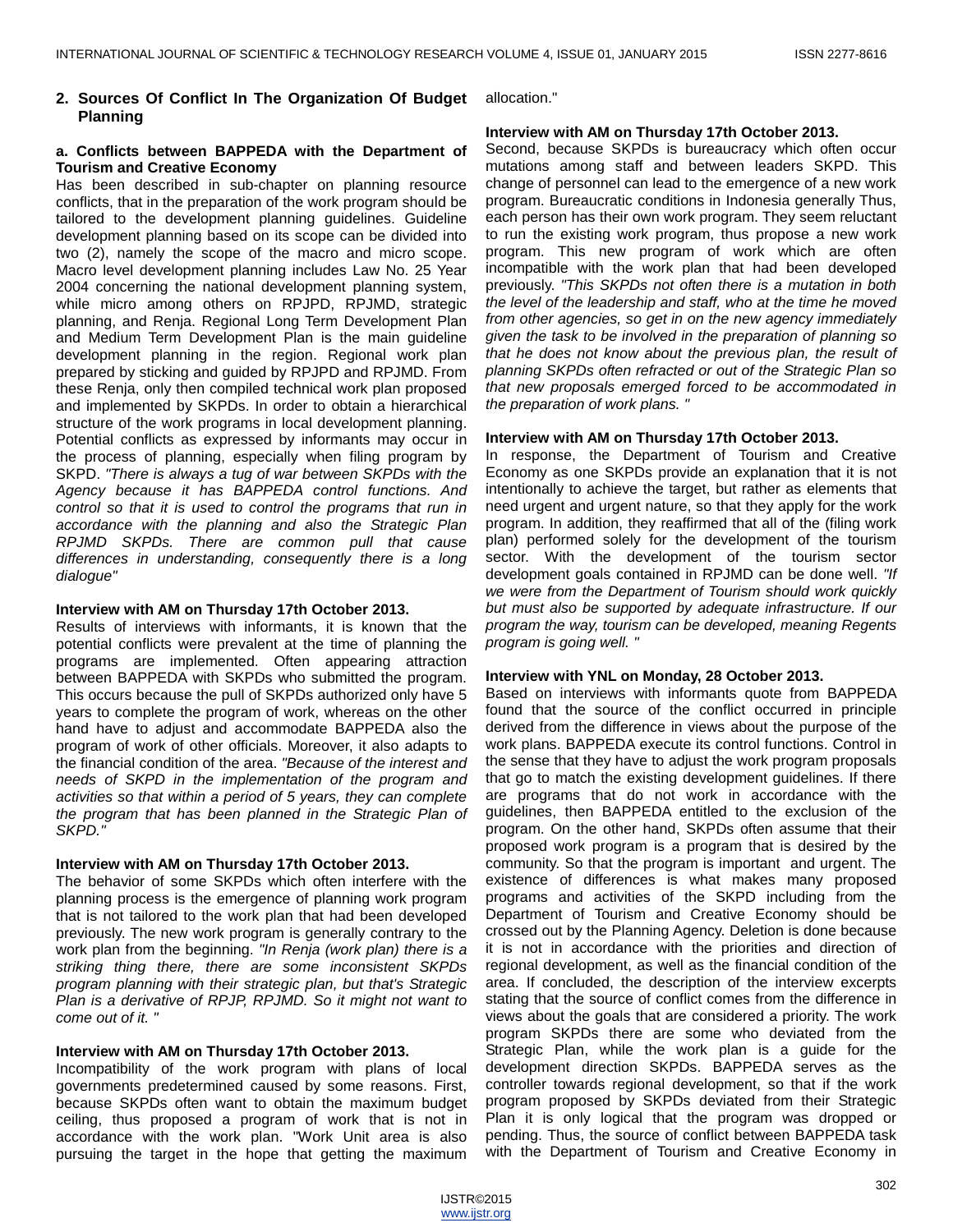accordance with what was presented by Pondy (1967) [12]. In addition to the conflict task, also found other forms of conflict is the conflict relations. Associated with relationship conflict, the informant gave a statement as follows: *"Often there is disappointment that occurred in the SKPD, not only the staff but also occurs in SKPD leaders, a form of disappointment that often he allow himself with a variety of ways, such as when we asked for the report, he could not submit the report on time as scheduled as specified. We have prepared the report format in BAPPEDA, stay filled only. There is no financial realization, there is a physical realization that should be reported. Actually, it was reported to the regents but through the Planning Agency. So later we summarize all the reports recently conveyed to the Regent. "*

#### **Interview with AM on Thursday 17th October 2013.**

Based on the interview excerpt, obtained information that the reporting of the use of funds in Raja Ampat has levels that make up the hierarchy. The hierarchy of tasks requiring physical delivery and financial statements of SKPD to the Agency for forwarded to the Regent. For those who do not make the PRSP physical and financial statements given a reprimand by the Regent. Reprimand that is the source of the personal conflicts that lead to relationship conflict. Based on these descriptions, the source of conflict in the relationship between BAPPEDA conflict with SKPDs derived from letters of reprimand by the Regent. However, the warning letter is a result of the presence of a tiered hierarchical structure associated with reporting the use of local funds. Thus, in principle, relationship conflicts occur due to factors that include the bureaucratic hierarchy and formalization and professionalization agencies. This is in accordance with one of the sources of conflict that hypothesized by Pondy.

## **b. Conflict between TAPD with the Department of Tourism and Creative Economy**

Conflicts between TAPD with the Department of Tourism and Creative Economy shaped task conflict. Conflict occurs when filing tasks RKA-SKPD by the Department of Tourism and Creative Economy is considered less detail that is returned by TAPD. Matters relating to details of expenditure, both the expenditure and capital expenditure items are arranged less complete. *"There are some who do not understand about SKPDs mechanism of RKA. Sometimes during the process of planning and budgeting program, the principles of performance-based budgeting is often forgotten to be used as guidance in the preparation of RKA. In the crew, must be complete, if it is not complete then we return. "*

## **Interview with AM on Thursday 17th October 2013.**

Less detailed proposed program of Tourism and Creative Economy by TAPD because they generally lack an understanding of the systems and mechanisms in the preparation of work plans and budgets SKPDs based on the principles of performance-based budgeting shows that. The Department of Tourism and Creative Economy said that it happens not because RKA arranged not detailed, but more due to the price ceiling set by TAPD different from the prices of goods in the market. *"Sometimes the price of goods and services provided by TAPD inaccurate. Whereas the, standard price is used when budgeting. Well, the most common problem, when they used the price is not equal to the price of goods on the market in Raja Ampat, then our difficulty in*

*spending. "*

## **Interview with YNLpada Monday, 28th October, 2013.**

Based on the second quote informants, it is known that the source of conflict comes from the existence of criteria that do not work worth it. This condition is in accordance with what is proposed by Rahim (2002) [1]. He stated that that conflict can occur if certain parties have behavioral preferences, satisfaction with these preferences are often not aligned with what is implemented by other parties. Thus, the findings of this study are not in line with what is proposed by Pondy (1967) [12], but actually strengthens the hypothesis Rahim (2002) [1] of the organization's sources of conflict. The conflict that shaped relationship conflict occurs because of the program entrusted by TAPD to SKPD. The existence of the program is of course difficult SKPDs in implementing the work program. *"The proposed program in order to TAPD it must pass a long path first. Well, sometimes TAPD already have programs entrusted to us. Certainly not through a long path. we also are difficult to implement. "*

#### **Interview with YNL on Monday, 28 October 2013.**

Work program entrusted to SKPDs an authorization form to his subordinate leaders. Hotepo et al (2010) [13] states that the vertical organizational conflict that occurred one of them due to the differences in power and status. These differences lead to helplessness subordinate to the leadership instruction. The result is an increasing emphasis on functional specialization and the politicization of the promotion (Ikeda et al, 2005) [14]. If the program does not run, then the chances of displacement position is very likely to occur. Based on the above description, the study's findings do not match what is hypothesized by Pondy (1967) [12] regarding the sources of conflict. However, research findings support the hypothesis Hotepo et al (2010) [13] regarding the source of conflict stemming from differences in power and strength between leaders and subordinates. Conflict between sub-units within the Department of Tourism and Creative Economy occur in the form of relationship conflict. According to the analysis of excerpts of interviews conducted for the Department of Tourism and Creative Economy obtained the following information: *"And some of the sub-units when applying RKA (program) there are some programs that we do not agree. We prioritize programs and activities pending financing last year. So, we continue the program this year. The next sequence is a program that fits RPJMD and its important and urgent. "*

## **Interview with YNL on Monday, 28 October 2013.**

Daft (1998) [15] broadly split into two: Intergroup conflict or conflict between groups (vertical and horizontal conflict) and interdepartmental conflict or conflicts between departments. Vertical conflict is conflict between different levels within an organization hierarchy. While the horizontal conflicts occur between groups or departments that have the same level in a hierarchical organization. Subunit is a small unit of a unit or agency owned by SKPD, so that the conflict between the subunits can be inserted into a horizontal conflict. Conflict between subunits in the Department of Tourism and Creative Economy is due to the jealousy between the subunits. In other words, horizontal conflict, which is caused by differences in perception and values. One subunit has a negative perception, because it was getting treatment that is "fair". However, finding the source of conflict between the subunits in the Department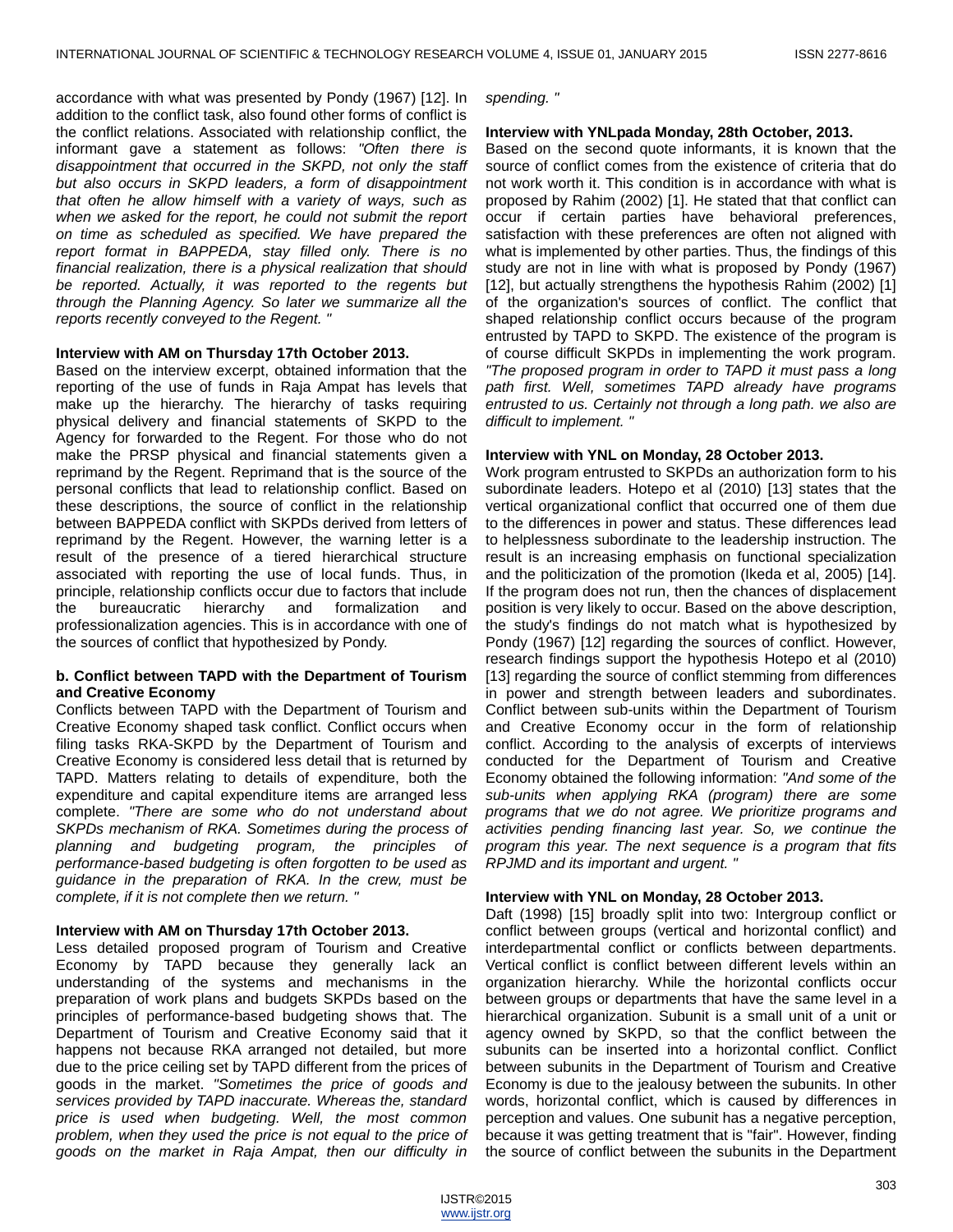of Tourism and Creative Economy is not in accordance with the sources of conflict described by Rahim and Pondy. So that, in principle, these findings add to simultaneously enrich Rahim and Pondy opinion related to the source of conflict in the organization.

#### **3. Efforts Conflict Resolution in budget planning**

#### **a. Conflicts between BAPPEDA with the Department of Tourism and Creative Economy**

The shape of the conflict is the conflict task and relationship conflict. Task conflict is caused by the difference in views about the goals that are considered a priority. Relationship conflict is caused by the presence of factors that include the bureaucratic hierarchy and formalization and professionalization agencies. As conflict resolution tasks, steps taken is to provide insight to SKPDs including the Department of Tourism and Creative Economy of the meaning and function of the Development Plan and the Regional RPJP and local financial conditions. The proposed program will be financed through the budget is very limited, so that the proposed program should really urgent priority programs. For SKPDs still insisted that the program should be included and budgeted in the budget, it will be handed over to the Regent and DPRD discussion. Regent through policies can delay the proposed program for the SKPD insisted. *"We often give an overview and explanation that we are always in development planning, guidance, we can not necessarily follow the wishes of SKPD. Especially in this SKPDs the frequent mutation, from one agency to another agency, continues a new entry in the new agency, direct indication duty to be involved in the planning team, so he did not know about the existing plan. "*

#### **Interview with AM on Thursday 17th October 2013.**

The relationship of conflict resolution efforts carried out by providing an understanding of the importance of physical and financial reports quarterly to the government officials. By providing an understanding of the expected professional institutions, the better, so that the manufacture of physical and financial statements not be ignored anymore. If the physical and financial statements were made, then the complaint BAPPEDA to the Regent to make a warning letter does not need to happen. *"Usually we do in stages, structurally, that our correspondence, or we reported verbally to the employer, whether it is the secretary of the area or to the Regent, and then followed up with a letter of reprimand new that can not be resolved, so that can be acted upon. "*

#### **Interview with AM on Thursday 17th October 2013.**

Based on the research findings and excerpts informant interviews, it is known that the conflict resolution leads to a combination of resolution and conflict management efforts. Conflict resolution efforts carried out is through prevention of conflict through exposure and RPJM explanation. Conflict management efforts undertaken by BAPPEDA with SKPDs is using a positive approach to problem solving. This approach is one approach to constructive conflict management. Conflict management efforts undertaken by BAPPEDA is to provide the full explanation of the importance of physical and financial reports on the use of the budget. BAPPEDA understand the conditions faced by SKPD, where they generally do not have adequate human resources in preparing the report. Thus, there is a relationship of mutual understanding with the

process of compromise and negotiation as an effort to overcome the conflict between them. Based on the research findings indicate that conflict resolution in line and reinforce what hypothesized by Rahim (2002) [1]. Conflict resolution efforts carried out through the efforts of resolution and conflict management.

## **b. Conflict between TAPD with the Department of Tourism and Creative Economy**

Conflict between TAPD with the Department of Tourism and Creative Economy is a task conflict and relationship conflict. Conflicts task due to lack of understanding of the apparatus of the performance criteria that are not commensurate with the competence of bureaucrats. Relationship conflict is caused by the difference in views about the goals that are considered priority triggering personal allegations of each party. Based on the analysis of the sources of conflict, it may be possible steps to resolve the conflict. Conflict resolution efforts carried out in an integrated manner so that task conflict and relationship conflict can be resolved simultaneously. As the conflict resolution efforts made adjustments to accommodate the needs of both parties. TAPD parties should consider the proposed Department of Tourism and Creative Economy of the standard price of goods and services that are flexible in determining the price of goods and services. Because it can not be denied also that the price of goods on the market in constant turmoil, where volatility tends to raise prices. *"If the standard price is given by TAPD above market price, it will be easier for us at the time of learning. Moreover, the market here the price up and down quickly. If prices go down good, but if the price rises, we are not allowed to buy. "*

#### **Interview with YNL on Monday, 28 October 2013.**

With flexible pricing standards, the issue of price volatility can be overcome. To that end, the TAPD at the time the General Budget Policy (KUA) and Priority Ceiling Provisional Budget (PPAS) was agreed by the Regional Head along Parliament in the form of a memorandum of understanding, then immediately made a decree on the preparation of RKA-SKPD guidelines and other documents such as standard price of goods and services, as a reference in the preparation of RKA-SKPD. Before the decision was delivered to all SKPDs Regent government environments Raja Ampat then the TAPD first outreach to the entire work unit area of budgeting guidelines and guidelines for the preparation of RKA-SKPD, well done to SKPDs assistance in the preparation of RKA which is expected at the time of preparation of RKA -SKPD can run properly according to applicable regulations. As for the Department of Tourism and Creative Economy also need to improve their RKA design details, as this may affect the assessment of the reports submitted to the Audit Board on the performance of the government's financial statements Raja Ampat. For that, TAPD need assistance and guidance to the Department of Tourism and Creative Economy to improve the design of RKA Department of Tourism and Creative Economy as well as other officials. Thus competence bureaucrats will rise and meet the expected performance criteria, as well as understanding of the goals of development priorities to be implemented. Conflict resolution by TAPD and BPKAD be directed to manage conflict or conflict management. In order to accommodate the needs of SKPD, the TAPD listen to input provided by the related local government offices issue price ceiling is the source of conflict. TAPD parties open to feedback